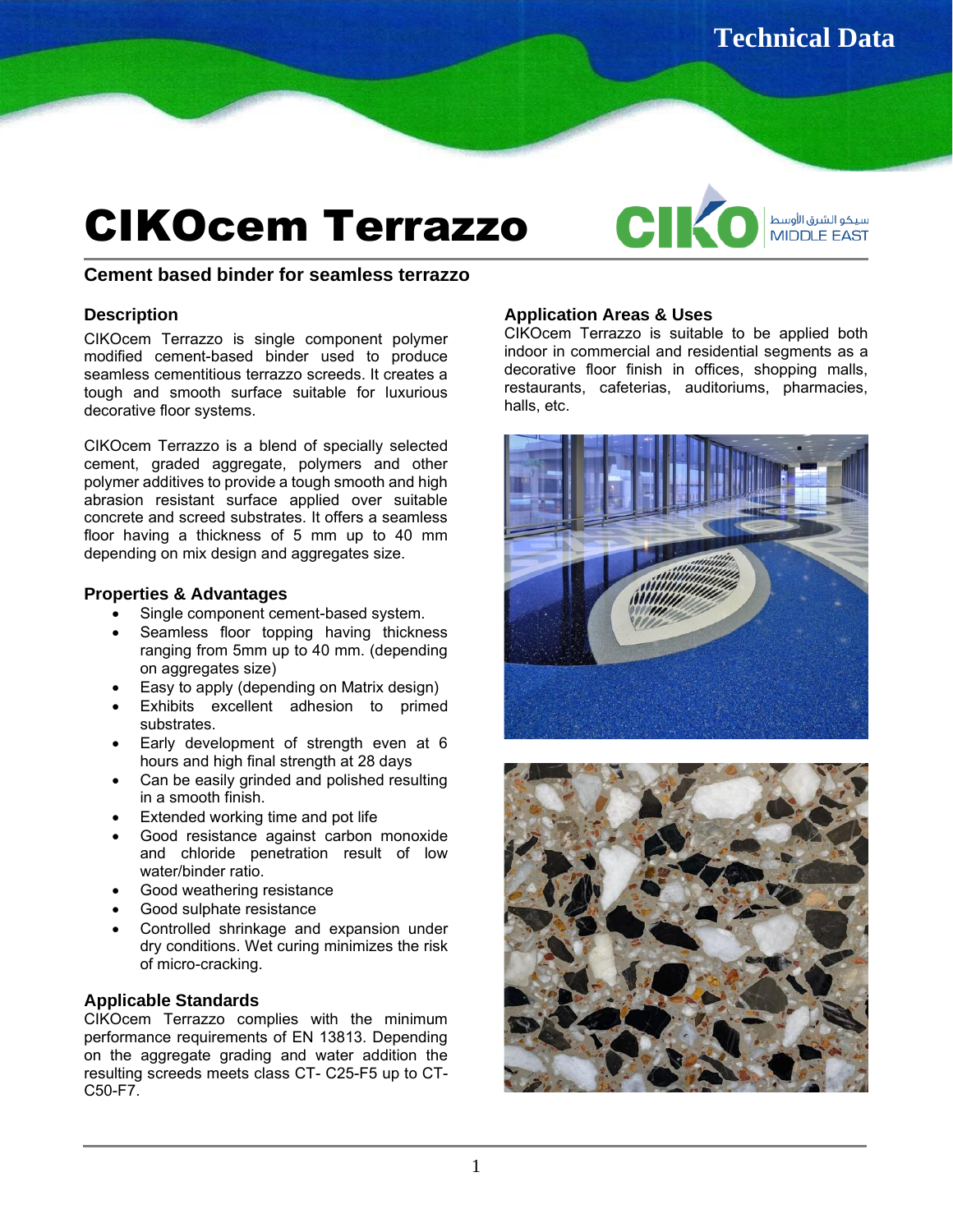

## **Physical properties**

| Form                                                                                  | Single<br>component<br>powder system                                                                |
|---------------------------------------------------------------------------------------|-----------------------------------------------------------------------------------------------------|
| Colour                                                                                | Selected colour range                                                                               |
| W/P                                                                                   | 0.18-0.19 (Binder)                                                                                  |
| Workability                                                                           | 30-35 minutes @ 25°C                                                                                |
| <b>Fresh Density</b>                                                                  | 1.40±0.05 Kg/L (Binder)                                                                             |
| Pull off Bond Strength to<br>primed concrete                                          | ≥1.5 N/mm <sup>2</sup> (28 days)                                                                    |
| *Compressive Strength<br>ASTM C109 (dry curing)<br>(depending<br>mix<br>on<br>Design) | ≥15 N/mm <sup>2</sup> (3 days)<br>≥20 N/mm <sup>2</sup> (7 days)<br>≥30 N/mm <sup>2</sup> (28 days) |
| *Flexural<br>Strength<br>ASTM C348 (dry curing)                                       | ≥8 N/mm <sup>2</sup> (7 days)                                                                       |
| (depending<br>mix<br>on<br>design)                                                    | ≥11 N/mm <sup>2</sup> (28 days)                                                                     |
| VOC<br>USEPA 24                                                                       | <10g/l                                                                                              |

\*The physical properties are strictly related and dependant on the mix design and specified finished terrazzo product.

# **Application Instructions**

#### **Surface preparation & conditions**

The concrete surface should be fully cured achieving a minimum compressive strength and pull off strength of 25 MPa and 1.5 MPa respectively.

The concrete surface should be free from dust and loose particles. In case of traces of oil and grease, the surface shall be treated by acid etching, sand/grit blasting, or any other suitable mechanical means. Curing compounds and sealers, if present, must be removed by mechanical grinding using diamond disk. The final step in cleaning should be complete removal of all residues with a vacuum cleaner or waterpressure washing.

All cracks, holes, leakages and irregularities must be repaired and treated with the suitable concrete repair and injection materials from CIKO's wide range of products. Consult CIKO technical department for further support.

Concrete surfaces are to be mechanically prepared to remove laitance and achieve a flat surface, grit blasting or surface profiling equipment are preferred. The surface moisture content of concrete substrates must not exceed 5% and a water vapor emission strictly less than 0.6 g/m $^2$ h.

Concrete surfaces are to be mechanically prepared to remove laitance and achieve a flat surface, grit blasting or surface profiling equipment are preferred. All joint details must be addressed prior to any application.

#### **Damp and wet substrates**

– CIKOcem Terrazzo

At higher moisture levels or in case the moisture levels in the substrate are expected to increase, an effective moisture vapor barrier is required on or below grade. please consult CIKO Technical Department for technical advice on the correct material to address corrective procedure.

## **Guidelines to mix designs and coverages**

25Kg binder / 25Kg Aggregates (depending on mix design)

5.0 – 5.6 L of water

\*Mixing ratio It is optional to replace up to 50% of the amount of water added by CIKObond AC or CIKObond SBR. CIKO recommends this as an enhancing admixture depending on types of aggregates, required workability and setting time.

| *Mixing ratio -<br><b>CIKOcem</b><br>grout | 1Kg of Binder shall be mixed with<br>0.35 L up to 0.4 L of clean<br>potable water to achieve the<br>required consistency. It is<br>applicable and optional to replace<br>half the quantity of water with<br>CIKObond AC or CIKObond SBR. |
|--------------------------------------------|------------------------------------------------------------------------------------------------------------------------------------------------------------------------------------------------------------------------------------------|
| *Coverage -                                | 0.250 kg/m <sup>2</sup> / layer (Depending on                                                                                                                                                                                            |
| <b>CIKOcem</b>                             | surface condition and applied                                                                                                                                                                                                            |

\*The mixing ratios and coverages are strictly related and dependant on the mix design and specified/approved finished terrazzo product.

thickness)

grout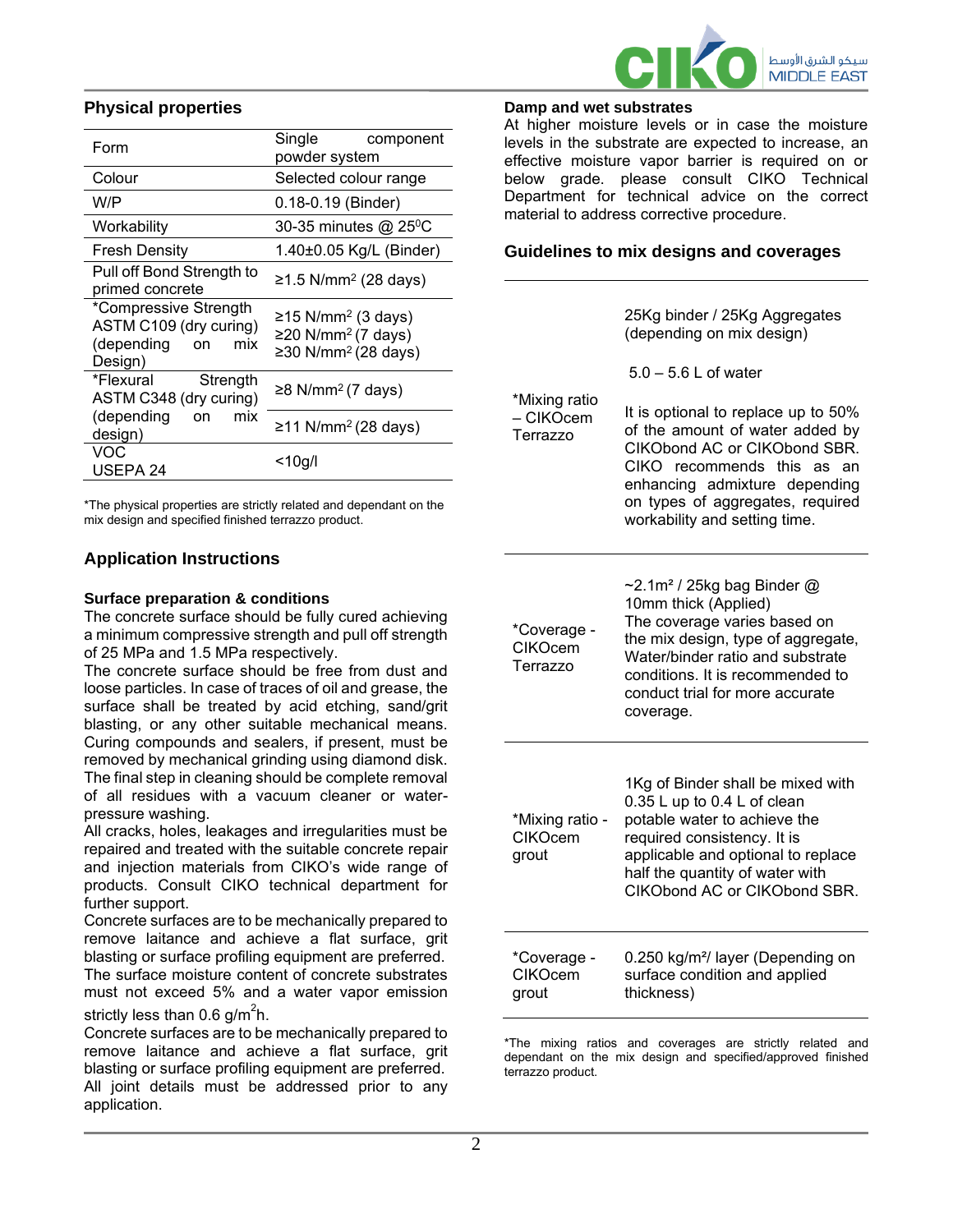

## **Application of CIKOpoxy Prim 14**

The base [Part-A] and hardener [Part-B] components of CIKOpoxy Prim14 should be mixed thoroughly using a heavy duty, slow speed drill paddle assembly for minimum three minutes and ensure a homogenous mixture is obtained.

Properly mixed material should be applied using brush or high-quality epoxy roller over the dry and clean surface at the rate of 0.2 L/m<sup>2</sup> up to 0.3 L/m<sup>2</sup>. Immediately and whilst tacky broadcast CIKO ASG (0.5-1 mm) uniformly over the wet coat at a consumption rate of 1.5 to 3 kg  $/m<sup>2</sup>$ . The coated surface should be left to cure for 12 up to 24 hours, depending on the prevailing ambient conditions and prior application of CIKOcem Terrazzo.

#### **Application of CIKOcem Terrazzo**

Remove access of aggregate CIKO ASG and clean the surface well using a broom followed by industrial vacuum. Ensure that the surface is free of loose and unbonded aggregate prior to the application.

CIKOcem terrazzo is a ready to mix material that requires the addition of 5.0 L up to 5.60 L of potable water per 25 kg bag of binder and 25 Kg of selected aggregates. Amount of water and aggregates added can be slightly adjusted depending on mix design, required consistency and colour. Measure the required amount of potable water for each batch mix and dispense into the mixer. Add gradually CIKOcem terrazzo binder into the mixer while it is in the mode, continue mixing for approximately 2 minutes and then add gradually to the mix the required amount of aggregate. Mix all components at high speed until a homogenous and lump free mixture is achieved.

#### Note:

Use chilled/cold water to extend the workability of the mixed material. The mixed fresh CIKOcem terrazzo should have a temperature of less than 25°C.

Continuous mixing and pouring within a lap of 3 minutes are recommended. (Sufficient manpower is required)

Pour the properly mixed materials over the clean primed surface at the required thickness set by the aluminium divider strips. Spread evenly the freshly laid materials by the aid of aluminium bar or a smooth steel trowel. Finishing should be done with a smooth steel or plastic trowel.

Note: Never Apply CIKOcem Terrazzo over joints or untreated cracks as this will most likely result in surface cracks.

#### **Precautions**

- If the mixed materials stiffen do not remix with water; the batch should be discarded.
- Do not exceed the recommended water content and only use cool potable water.
- The ambient temperature is between 5 & 35°C.
- The substrate temperature is between 5 & 35°C.

### **Curing & Protection**

Protect the applied surface for at least 24 hours prior to further steps. Curing for the finished is not required in normal condition. In case of harsh condition such as direct sunlight, high ambient temperature, severe wind and drying conditions, cover the applied screed with polyethylene sheet after initial setting to retain moisture.

### **Grinding**

Dry-polishing with a diamond-tipped grinder shall be carried out 2 to 3 days post the application of CIKOcem Terrazzo dependent on ambient, substrate temperatures and weather conditions. This must be completed as per applicator requirements and expertise.

#### **Grouting & Patching**

Post the grinding treatment, the screed surface will show minor blow holes, air bubbles and micro-pores. the screed surface must be grouted using CIKOcem Terrazzo powder grout. This procedure must be carried out in 2 to 3 applications until a uniform and well filled surface is achieved. 1 kg of CIKOcem Terrazzo powder grout shall be mixed with 0.35 L up to 0.4 L of clean potable water to achieve the required consistency using a heavy- duty adjustable speed drill mixer. It is applicable and optional to replace half the quantity of water with CIKObond AC or CIKObond SBR.

CIKOcem Terrazzo binder can be used only for minor repairs, for larger repairs please consult CIKO Technical department.

#### **Sealer coat**

CIKO has a wide range of clear sealers, the selection of the appropriate type of sealer depends on service life, intended to use location, project requirements and specifications. Consult CIKO Technical Department for further support.